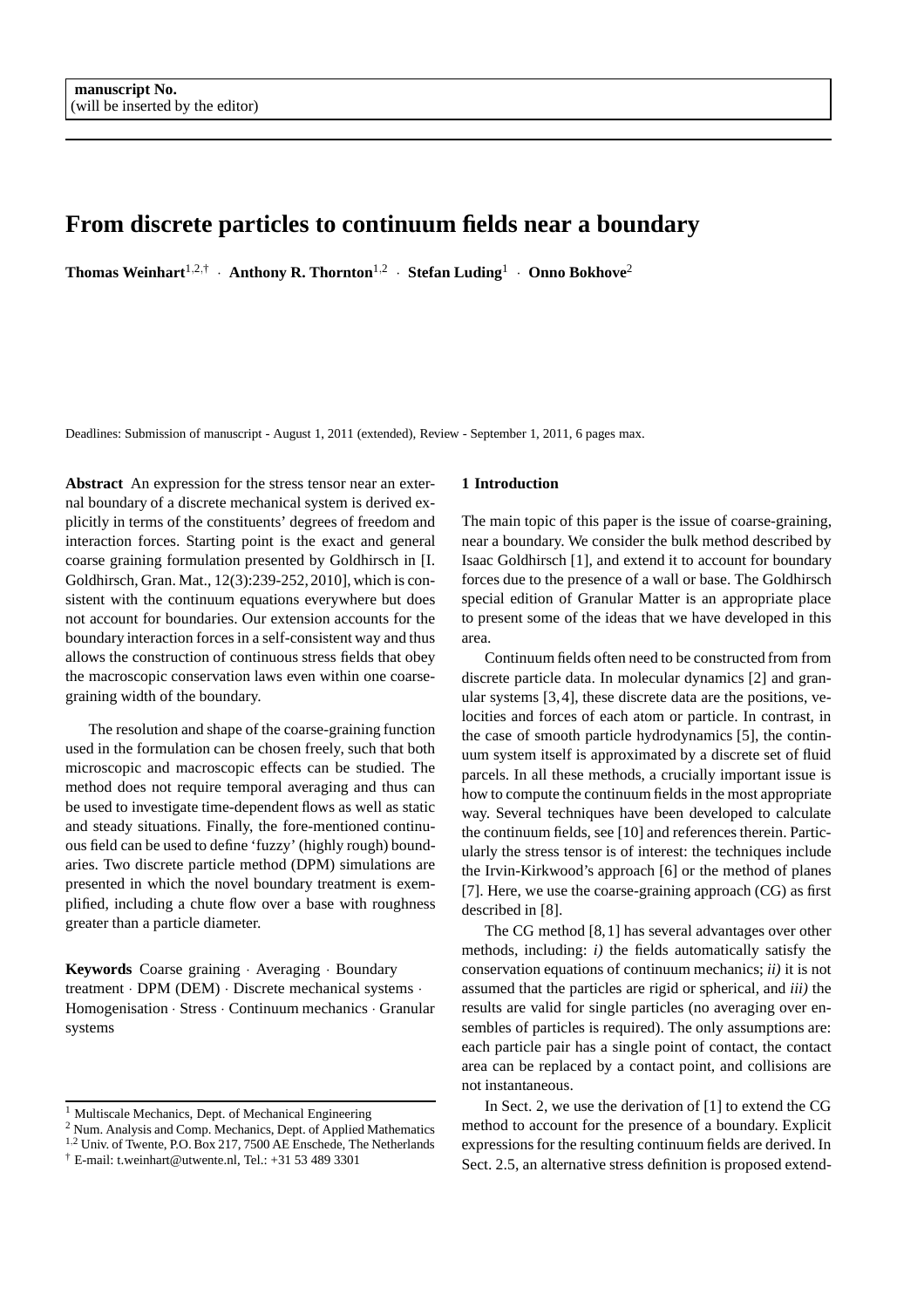ing the stress field into the boundary region. In Sect. 3, the approach is tested with two DPM simulations, and in Sect. 4 we draw conclusions.

### **2 Theory**

## 2.1 Assumptions and notation

We are interested in deriving macroscopic fields, such as density, velocity and the stress tensor from averages of microscopic variables such as the positions, velocities and forces of the constituents. Averaging will be done such that the continuum fields, by construction, satisfy conservation laws. Vectorial and tensorial components are denoted by Greek letters in order to distinguish them from the Latin particleindices *i*, *j*. Bold vector notation will be used when appropriate. We will follow the derivation of [1], but extend it by introducing two types of particle: *N* flowing particles  $\{1,2,\ldots,N\}$  and *K* boundary particles  $\{N+1,\ldots,N+K\}$ .

Each particle *i* has mass *m<sup>i</sup>* , center of mass position *ri*<sup>α</sup> and velocity  $v_{i\alpha}$ . The force  $f_{i\alpha}$  acting on particle *i* is a combination of the sum of the interaction force  $f_{ij\alpha}$  with another particle *j*, the interaction force  $f_{ik\alpha}$  with a boundary particle *k*, and a body force  $b_{i\alpha}$  (e.g., gravity),

$$
f_{i\alpha} = \sum_{j=1, j\neq i}^{N} f_{ij\alpha} + \sum_{k=N+1}^{N+K} f_{ik\alpha} + b_{i\alpha}, \quad i \leq N.
$$
 (1)

The interaction forces are binary and anti-symmetric such that action equals reaction,  $f_{ij\alpha} = -f_{ji\alpha}, i, j \leq N$ . We assume that each particle pair  $(i, j)$ ,  $i \leq N$ ,  $j \leq N + K$  has, at most, a single contact point,  $c_{ij\alpha}$ , at which the contact forces act. The positions of the boundary particles are fixed, as if they had infinite mass. The trajectories of the flowing particles are governed by Newton's second law and if tangential forces and torques are present, rotations follow from the angular form of Newton's law.

In the following sections, we commence from Ref. [1] to derive definitions of the continuum fields. To be precise, a *body force density* is introduced to account for body forces, and to incorporate boundary effects an *interaction force density* (IFD) is introduced. While the idea of an IFD is more generally applicable (e.g., for mixtures), it is employed here to account for the presence of a boundary.

### 2.2 Coarse graining

From statistical mechanics, the microscopic mass density of the flow at a point  $r_\alpha$  at time *t* is defined by

$$
\rho^{\text{mic}}(\boldsymbol{r},t) = \sum_{i=1}^{N} m_i \delta(\boldsymbol{r} - \boldsymbol{r}_i(t)),
$$
\n(2)

where  $\delta(\mathbf{r})$  is the Dirac delta function. We use the following definition of the macroscopic density,

$$
\rho(\mathbf{r},t) = \sum_{i=1}^{N} m_i \mathscr{W}(\mathbf{r} - \mathbf{r}_i(t)),
$$
\n(3)

i.e., we have replaced the Dirac delta function by an integrable 'coarse-graining' function W whose integral over the domain is unity.

### 2.3 Mass balance

The coarse-grained momentum density is defined by

$$
p_{\alpha}(\boldsymbol{r},t)=\sum_{i=1}^{N}m_{i}v_{i\alpha}\mathscr{W}(\boldsymbol{r}-\boldsymbol{r}_{i}).
$$
\n(4)

Hence, the macroscopic velocity field  $V_\alpha(\mathbf{r},t)$  is defined as the ratio of momentum and density fields,  $V_\alpha(\mathbf{r},t)$  =  $p_{\alpha}(r,t)/\rho(r,t)$ . It is straightforward to confirm that  $\rho_{\alpha}$  and  $p_\alpha$  satisfy the continuity equation (c.f. [1,8]),

$$
\frac{\partial \rho}{\partial t} + \frac{\partial p_{\alpha}}{\partial r_{\alpha}} = 0.
$$
 (5)

### 2.4 Momentum balance

Subsequently, we will consider the momentum conservation equation with the aim of establishing the macroscopic stress field,  $\sigma_{\alpha\beta}$ . As we want to describe boundary stresses as well as internal stresses, the boundary interaction force density (IFD),  $t_{\alpha}$ , has been included, as well as the body force density,  $b_{\alpha}$ , which are not present in the original derivation, [1]. The desired momentum balance equations take the form,

$$
\frac{\partial p_{\alpha}}{\partial t} = -\frac{\partial}{\partial r_{\beta}} \left[ \rho V_{\alpha} V_{\beta} \right] + \frac{\partial \sigma_{\alpha \beta}}{\partial r_{\beta}} + t_{\alpha} + b_{\alpha}.
$$
 (6)

To determine the stress it is required to compute the temporal derivative of (4),

$$
\frac{\partial p_{\alpha}}{\partial t} = \sum_{i=1}^{N} f_{i\alpha} \mathscr{W}(\mathbf{r} - \mathbf{r}_i) + \sum_{i=1}^{N} m_i v_{i\alpha} \frac{\partial}{\partial t} \mathscr{W}(\mathbf{r} - \mathbf{r}_i), \tag{7}
$$

where  $f_{i\alpha} = m_i \frac{dv_{i\alpha}}{dt}$  is the total force on particle *i*. Using (1), the first term in (7) can be expanded as

$$
A_{\alpha} \equiv \sum_{i=1}^{N} \sum_{j=1, j \neq i}^{N} f_{ij\alpha} \mathscr{W}_i + \sum_{i=1}^{N} \sum_{k=N+1}^{N+K} f_{ik\alpha} \mathscr{W}_i + \sum_{i=1}^{N} b_{i\alpha} \mathscr{W}_i, \qquad (8)
$$

with the abbreviation  $\mathcal{W}_i = \mathcal{W}(\mathbf{r} - \mathbf{r}_i)$ . The first term, which represents the bulk particle interactions, satisfies

$$
\sum_{i=1}^{N} \sum_{j=1, j \neq i}^{N} f_{ij\alpha} \mathcal{W}_i = \sum_{i=1}^{N} \sum_{j=1, j \neq i}^{N} f_{ji\alpha} \mathcal{W}_j
$$
\n
$$
= -\sum_{i=1}^{N} \sum_{j=1, j \neq i}^{N} f_{ij\alpha} \mathcal{W}_j,
$$
\n(9)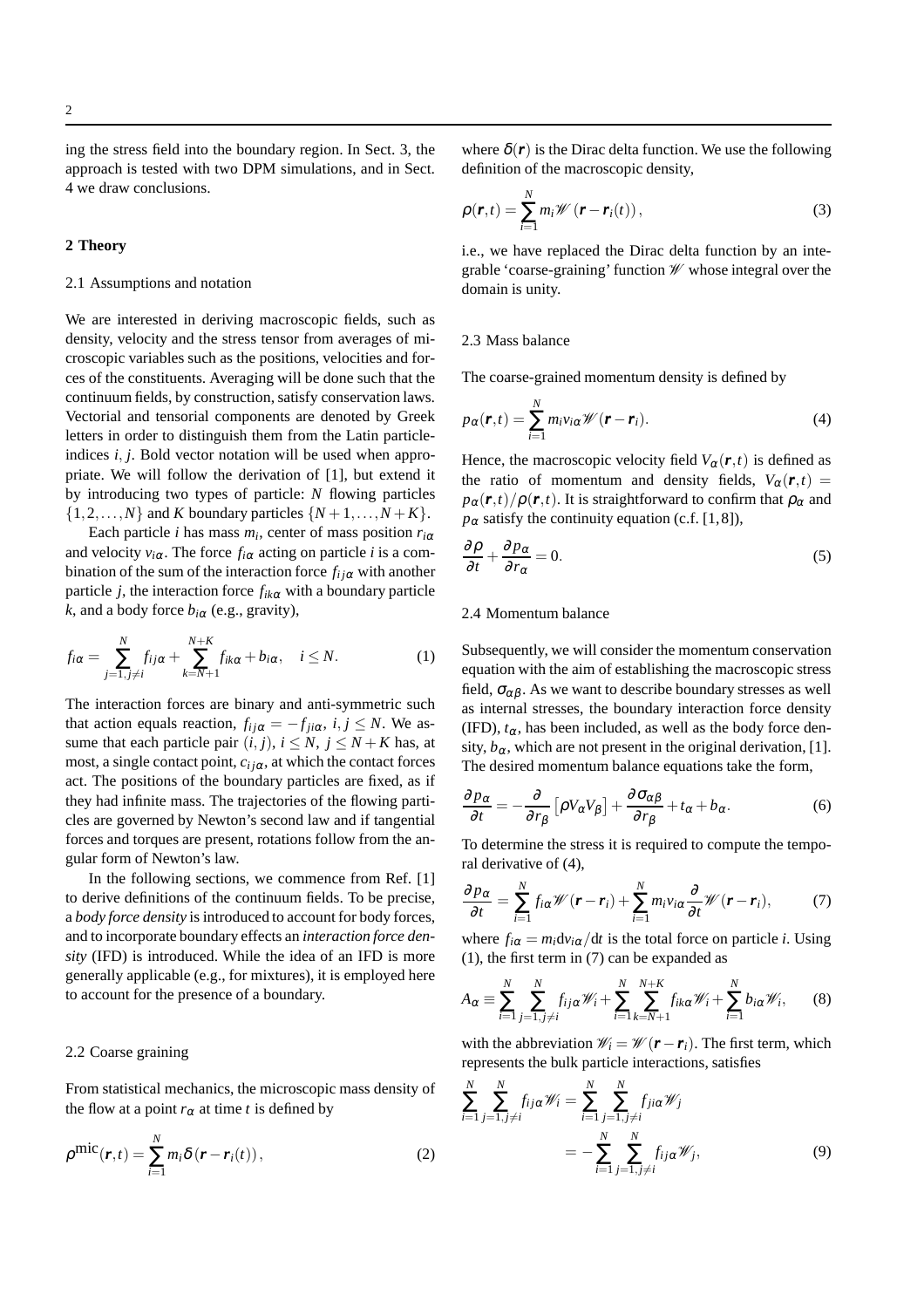since  $f_{ij\alpha} = -f_{ji\alpha}$  and because the dummy summation indices can be interchanged. It follows from (9) that

$$
\sum_{i=1}^{N} \sum_{j=1, j \neq i}^{N} f_{ij\alpha} \mathcal{W}_i = \frac{1}{2} \sum_{i=1}^{N} \sum_{j=1, j \neq i}^{N} f_{ij\alpha} (\mathcal{W}_i - \mathcal{W}_j)
$$

$$
= \sum_{i=1}^{N} \sum_{j=i+1}^{N} f_{ij\alpha} (\mathcal{W}_i - \mathcal{W}_j).
$$
(10)

Substituting (10) into (8) yields

$$
A_{\alpha} = \sum_{i=1}^{N} \sum_{j=i+1}^{N} f_{ij\alpha} \left( \mathcal{W}_i - \mathcal{W}_j \right) + \sum_{i=1}^{N} \sum_{k=N+1}^{N+K} f_{ik\alpha} \mathcal{W}_i + b_{\alpha}, \quad (11)
$$

where  $b_{\alpha} = \sum_{i} b_{i\alpha} \mathcal{W}_i$  is the body force density.

Next,  $A_{\alpha}$  is rewritten using Leibnitz's rule to obtain a formula for the stress tensor. The following identity holds for any continuously differentiable coarse-graining function W

$$
\mathscr{W}_j - \mathscr{W}_i = \int_0^1 \frac{\partial}{\partial s} \mathscr{W}(\mathbf{r} - \mathbf{r}_i + s\mathbf{r}_{ij}) ds \n= r_{ij\beta} \frac{\partial}{\partial r_\beta} \int_0^1 \mathscr{W}(\mathbf{r} - \mathbf{r}_i + s\mathbf{r}_{ij}) ds,
$$
\n(12)

where  $r_{ij\alpha} = r_{i\alpha} - r_{j\alpha}$  is the vector from  $r_{j\alpha}$  to  $r_{i\alpha}$ . Substituting identities (12) into (11) yields

$$
A_{\alpha} = -\frac{\partial}{\partial r_{\beta}} \sum_{i=1}^{N} \sum_{j=i+1}^{N} f_{ij\alpha} r_{ij\beta} \int_{0}^{1} \mathcal{W}(\mathbf{r} - \mathbf{r}_{i} + s\mathbf{r}_{ij}) ds + \sum_{i=1}^{N} \sum_{k=N+1}^{N+K} f_{ik\alpha} \mathcal{W}_{i} + b_{\alpha}.
$$
 (13)

In Ref.  $[1]$ , it is shown that the second term in  $(7)$  can be expressed as

$$
\sum_{i=1}^{N} m_i v_{i\alpha} \frac{\partial}{\partial t} \mathscr{W}_i = -\frac{\partial}{\partial r_{\beta}} \left[ \rho V_{\alpha} V_{\beta} + \sum_{i=1}^{N} m_i v'_{i\alpha} v'_{i\beta} \mathscr{W}_i \right], \quad (14)
$$

where  $v'_{i\alpha}$  is the fluctuation velocity of particle *i*, given by

$$
v'_{i\alpha}(\mathbf{r},t) = v_{i\alpha}(t) - V_{\alpha}(\mathbf{r},t). \tag{15}
$$

Substituting (13) and (14) into momentum balance (6) yields

$$
\frac{\partial \sigma_{\alpha\beta}}{\partial r_{\beta}} + t_{\alpha} = \frac{\partial \sigma_{\alpha\beta}^{k}}{\partial r_{\beta}} + \frac{\partial \sigma_{\alpha\beta}^{b}}{\partial r_{\beta}} + \sum_{i=1}^{N} \sum_{k=N+1}^{N+K} f_{ik\alpha} \mathscr{W}_{i}.
$$
 (16)

where the kinetic and bulk contact contributions to the stress tensor are defined as

$$
\sigma_{\alpha\beta}^k = -\sum_{i=1}^N m_i v_{i\alpha}' v_{i\beta}' \mathscr{W}_i, \qquad (17a)
$$

$$
\sigma_{\alpha\beta}^b = -\sum_{i=1}^N \sum_{j=i+1}^N f_{ij\alpha} r_{ij\beta} \int_0^1 \mathcal{W}(\mathbf{r} - \mathbf{r}_i + s\mathbf{r}_{ij}) \, \mathrm{d}s. \tag{17b}
$$

Here, the underlined terms in (16) are not in the original derivation presented in Ref. [1] and account for the presence of the boundary.

Expression (16) can be satisfied by defining the last term on the right hand side as the IFD. This however has the disadvantage that the boundary IFD is located around the center of mass of the flowing particles. The more natural physical location of the boundary IFD would be at the interface between the flowing and boundary particles.

Therefore, we move the IFD to the contact points,  $c_{ik\alpha}$ , between flowing and boundary particles: similar to (12),

$$
\mathscr{W}_{ik} - \mathscr{W}_i = a_{ik\beta} \frac{\partial}{\partial r_\beta} \int_0^1 \mathscr{W}(\mathbf{r} - \mathbf{r}_i + s\mathbf{a}_{ik}) \, \mathrm{d}s,\tag{18}
$$

where  $\mathcal{W}_{ik} = \mathcal{W}(\mathbf{r} - \mathbf{c}_{ik})$  and  $a_{ik\alpha} = r_{i\alpha} - c_{ik\alpha}$ . Substituting (18) into the last term in (16) we obtain

$$
\sum_{i=1}^{N} \sum_{k=N+1}^{N+K} f_{ik\alpha} \mathcal{W}_i = \sum_{i=1}^{N} \sum_{k=N+1}^{N+K} f_{ik\alpha} \mathcal{W}_{ik}
$$

$$
- \frac{\partial}{\partial r_{\beta}} \left[ \sum_{i=1}^{N} \sum_{k=N+1}^{N+K} f_{ik\alpha} a_{ik\beta} \int_0^1 \mathcal{W}(\mathbf{r} - \mathbf{r}_i + s \mathbf{a}_{ik}) \, ds \right]. \quad (19)
$$

Thus, substituting (19) into (16), we define the stress by

$$
\sigma_{\alpha\beta} = \sigma_{\alpha\beta}^k + \sigma_{\alpha\beta}^b + \sigma_{\alpha\beta}^w,
$$
\n(20a)

where the contribution to the stress from the contacts between flow and boundary particles is

$$
\sigma_{\alpha\beta}^w = -\sum_{i=1}^N \sum_{k=N+1}^{N+K} f_{ik\alpha} a_{ik\beta} \int_0^1 \mathcal{W}(\mathbf{r} - \mathbf{r}_i + s\mathbf{a}_{ik}) \, \mathrm{d}s, \qquad (20b)
$$

and the IFD is

$$
t_{\alpha} = \sum_{i=1}^{N} \sum_{k=N+1}^{N+K} f_{ik\alpha} \mathscr{W}_{ik}.
$$
 (21)

Equations (20) differ from the standard result of [1] by an extra term,  $\sigma_{\alpha\beta}^w$ , that accounts for the additional stress created by the interaction of the boundary with the flow. The definition (21) gives the boundary IFD applied by the flowing particles; i.e., it has been constructed such that in the limit  $w \rightarrow 0$ , the IFD acts at the contact points between boundary and flow.

Note, that this framework is general and can be used to compute more than boundary IFDs. For example, one can obtain the drag between two different species of interacting particles by replacing the flowing and boundary particles with the particles of the two species in the definition of the continuum fields. By placing an IFD at the contact points, the IFDs of both species are exactly antisymmetric and thus disappear in the momentum continuity equation of the combined system. In mixture theory, e.g. [11], such interaction terms appear in the governing equations for the individual constituents and are called interaction body forces. These interaction body forces are an exact analog to the IFDs. Therefore, our approach can interpreted as treating the system as a mixture of boundary and flow particles and the IFD is the interaction body force between different species of particle.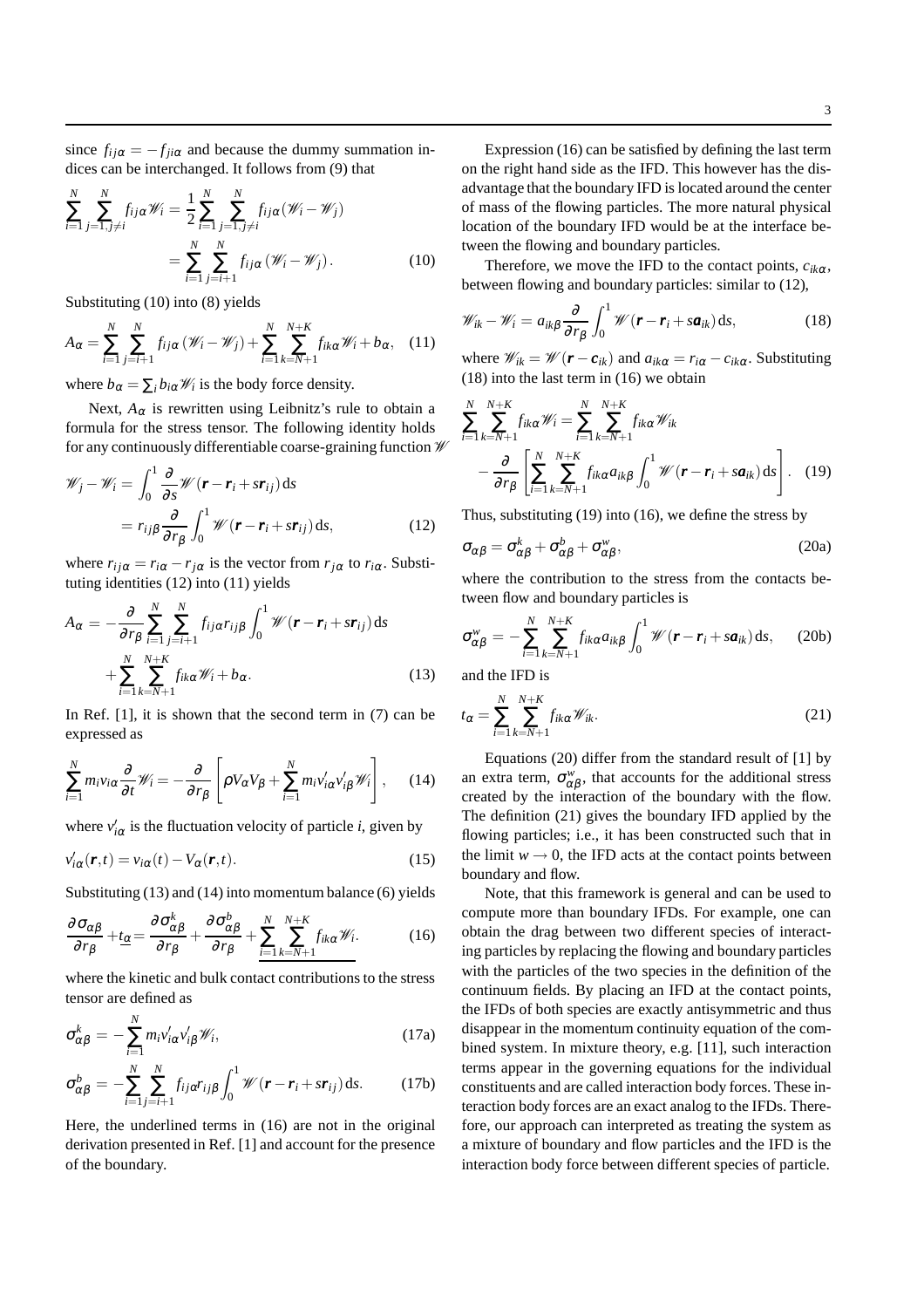Further, we note that the integral of the stress in (17) and (20) over the domain  $\Omega$  satisfies the virial definition of mechanical stress,

$$
\int_{\Omega} \sigma_{\alpha\beta} d\mathbf{r} = -\sum_{i=1}^{N} m_i v'_{i\alpha} v'_{i\beta} \n- \sum_{i=1}^{N} \sum_{j=i+1}^{N} f_{ij\alpha} r_{ij\beta} - \sum_{i=1}^{N} \sum_{k=N+1}^{N+K} f_{ik\alpha} a_{ik\beta}.
$$
\n(22)

### 2.5 Extending the stress profile into a base or wall

In contrast to the previous subsection, an alternative stress definition is presented here, where the IFD and the stress are combined into a single tensor. Similar to (12) and (18), the following identity holds,

$$
-\mathscr{W}_i = \int_0^\infty \frac{\partial}{\partial s} \mathscr{W}(\mathbf{r} - \mathbf{r}_i + s\mathbf{r}_{ik}) ds
$$
  
=  $r_{ik\beta} \frac{\partial}{\partial r_\beta} \int_0^\infty \mathscr{W}(\mathbf{r} - \mathbf{r}_i + s\mathbf{r}_{ik}) ds,$  (23)

since the coarse-graining function W satisfies  $\mathcal{W}(|r| \rightarrow \infty)$  = 0. Substituting (23) into (16) we can obtain an alternative solution with zero IFD,  $t'_\alpha = 0$ , where the stress is given by  $\sigma_{\alpha\beta}' = \sigma_{\alpha\beta}^k + \sigma_{\alpha\beta}^b + \sigma_{\alpha\beta}^{w}$ ', with

$$
\sigma_{\alpha\beta}^{w'} = -\sum_{i=1}^{N} \sum_{k=N+1}^{N+K} f_{ik\alpha} r_{ik\beta} \int_0^\infty \mathscr{W}(\mathbf{r} - \mathbf{r}_i + s\mathbf{r}_{ik}) \, \mathrm{d}s. \tag{24}
$$

This stress definition is not identical to the one in (20) and (17). It eliminates the IFD term entirely and provides a natural extension of the stress into the boundary. However, the extended stress does contain contributions from both internal and external forces, and the spatial integral of the stress components has to be extended to infinity. In singular special cases this can lead to artificial results. Another disadvantage of Eq. (24) is its difficult interpretation due to the long-ranging integral. One could see it as the stress inside a 'virtual/fake' wall-material on which the body-force is not acting (equivalent to foam with zero mass-density). However, this is far fetched and not realistic, so that we rather stick to the formulation in Sect. 2.4.

It is also possible to extend the stress tensor to the boundary by other means, such as mirroring the stress at the boundary, or using a one-sided coarse-graining function. This is not discussed further since the first method requires a definition of the exact location of the boundary, while the second method can introduce a spatial shift in the stress field due to spatial inhomogeneities.

# **3 Results**

### 3.1 Contact model

For illustrational purposes, we simulate a granular system with contact interaction forces. The statistical method, however, is based only on the assumptions in §2 and therefore can be applied more generally. We use a viscoelastic force model with sliding friction as described in detail in [9,4]. The parameters of the system are nondimensionalised such that the flow particle diameters are  $d = 1$ , their mass  $m = 1$ , and the magnitude of gravity  $g = 1$ . The normal spring and damping constants are  $k^n = 2 \cdot 10^5$  and  $\gamma^n = 50$ , respectively; thus, the collision time is  $t_c = 0.005\sqrt{\frac{d}{g}}$  and the coefficient of restitution is  $\varepsilon = 0.88$ . The tangential spring and damping constants are  $k^t = 2/7k^n$  and  $\gamma^t = \gamma^n$ , such that the frequency of normal and tangential contact oscillation, and the normal and tangential dissipation are equal. The microscopic friction coefficient is set to  $\mu^p = 0.5$ . We integrate the resulting force and torque relations in time using the Velocity-Verlet algorithm with a time step  $\Delta t = t_c/50$ .

We take the coarse-graining function to be a Gaussian of width, or variance, *w*. Other coarse-graining functions are allowed, but the Gaussian has the advantage that it produces smooth fields and the required integrals can be performed exactly.

## 3.2 Quasi-static example in two dimensions

In order to visualise definitions (20) and (21), we firstly consider a two-dimensional configuration consisting of five fixed boundary particles and five flowing bulk particles, with gravity in the *z*-direction, see Fig. 1. The flow is relaxed until the flowing particles are static; hence, the only contribution to the stress is due to the enduring contacts. To visualise the spatial distribution of the IFD and stress, the norms  $|\mathbf{t}| = \sqrt{t_{\alpha}^2}$  and  $|\mathbf{\sigma}| = \max_{|\mathbf{x}|=1} |\mathbf{\sigma} \mathbf{x}|$  (the maximum absolute eigenvalue), are displayed in Fig. 1. A very small coarse graining width,  $w = d/8$ , is chosen to make the spatial averaging visible: the IFD, Eq. (21), centers around the contact points between flowing and static particles,  $r_{ik\alpha}$ , while the stress, Eqs. (20) and (17), is distributed along the contact lines,  $\overline{r_{i\alpha}r_{j\alpha}}$  and  $\overline{r_{i\alpha}c_{ik\alpha}}$ .

### 3.3 Three-dimensional steady chute flow

Secondly, we consider a three-dimensional simulation of a steady uniform granular chute flow, see Fig. 2 and Ref. [12]. The chute is periodic in the *x*- and *y*-directions and has dimensions  $(x, y) \in [0, 20] \times [0, 10]$ . The chute is inclined at  $\theta = 26^\circ$  and the bed consists of a disordered, irregular boundary created from fixed particles with size  $d_{base} = 2$ . The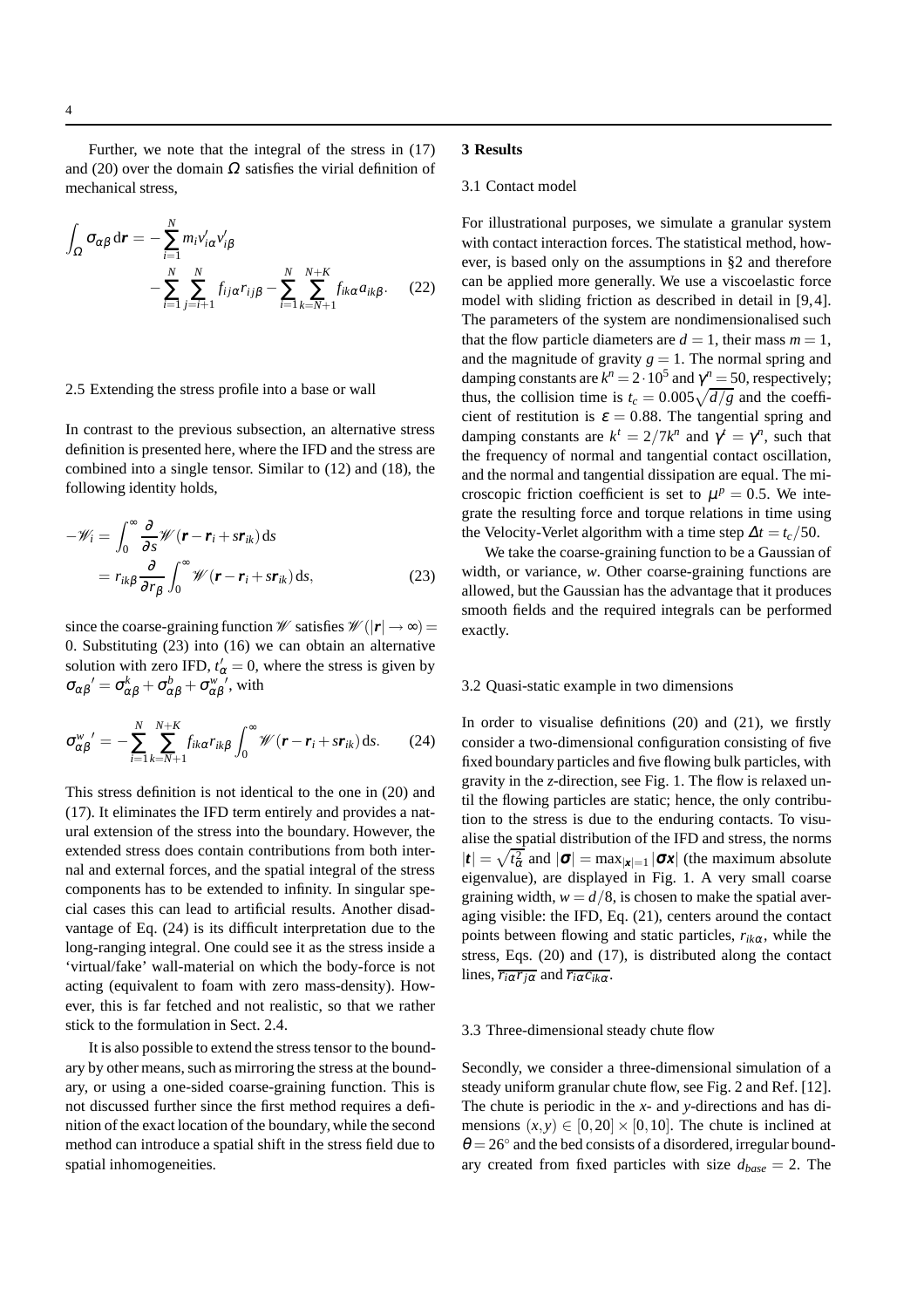

**Fig. 1** Grey circles denote a two-dimensional configuration of free and fixed boundary particles, with gravity in *z*-direction. Fixed particles are marked with a cross in the center. Contour plots show the spatial distribution of the norms of the boundary IFD and the contact stress (magnitude of largest eigenvalue). A very small coarse graining width,  $w = d/8$ , is chosen to make the spatial averaging visible: the IFD centers around the contact point, while the stress is distributed along the contact lines.



**Fig. 2** Steady chute flow over a very rough frictional surface of inclination  $\theta = 26^{\circ}$  for  $N = 1000$  flowing particles. Gravity direction **g** and coordinates  $(x, y, z)$  as indicated. The domain is periodic in the *x*- and *y*-directions. Shade indicates speed; dark is slow and bright is fast.

chute contains 1000 flowing particles, which are initially randomly distributed. The simulation is computed until a steady state is reached. A screen shot of the steady-state system is given in Fig. 2.

Depth profiles for steady uniform flow are obtained by averaging with a coarse-graining width  $w = d/4$  over  $x \in$ [0,20],  $y \in [0, 10]$  and  $t \in [2000, 2100]$ . The spatial averaging is done analytically, while we average in time with snapshots taken every *tc*/2.

Note that the stress definitions (20) and (24) satisfy

$$
\frac{\partial \sigma'_{\alpha\beta}}{\partial r_{\beta}} = \frac{\partial \sigma_{\alpha\beta}}{\partial r_{\beta}} + t_{\alpha}.
$$
\n(25)

After averaging in *x*, *y* and *t* directions, this yields

$$
\frac{\partial \sigma'_{\alpha z}}{\partial r_z} = \frac{\partial \sigma_{\alpha z}}{\partial r_z} + t_\alpha.
$$
\n(26)

Integrating over  $(z, \infty)$ , we obtain

$$
\sigma'_{\alpha z} = \sigma_{\alpha z} - \int_{z}^{\infty} t_{\alpha} dr_{z}.
$$
 (27)



**Fig. 3** Downward normal stress  $\sigma_{zz}$  without (dashed) and with (solid) correction by the boundary IFD for  $w = d/4$ . The stress and IFD exactly match the weight of the flow above height  $z$  (red dotted), as expected for steady flows. Grey lines indicate bed and surface location.

Thus, setting  $\alpha = z$  in (27), the extended stress component σ ′ *zz* can be obtained without computing the semi-infinite line integral.

The depth profile for the downward normal stress  $\sigma_{zz}$  is shown in Fig. 3. Since the rough boundary is not at a fixed height, the stress gradually decreases at the bottom due to the decreasing number of bulk particles near the base. Due to the coarse graining, the stress tensor has a gradient even in the case of a flat wall, but the gradient disappears as  $w \rightarrow 0$ . Using the extended stress definition, the bed and surface locations can be defined as the line where the downwards normal stress  $\sigma'_{zz}$  vanishes and where it reaches its maximum value (to within 2%), see Fig. 3. Additionally, since the flow is steady and uniform, (6) yields the so called lithostatic balance,  $\sigma'_{zz} = -\int_z^{\infty} g_z \rho \, dr_z$ , which is satisfied with good accuracy.

### **4 Conclusions**

We have derived explicit expressions for the stress tensor and the interaction force density (IFD) near an external boun